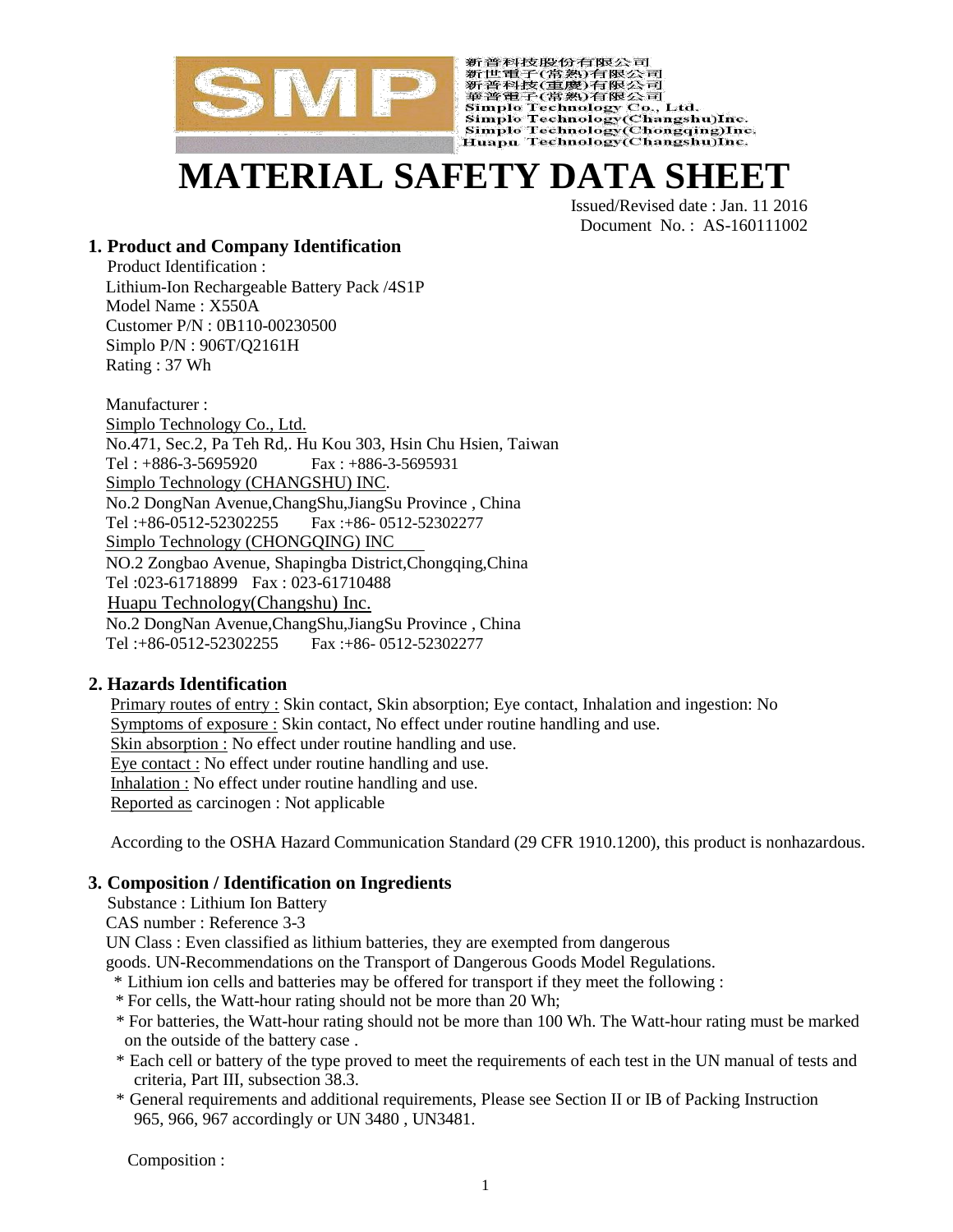

新普科技股份有限公司 利音性公認の有限公司<br>新普科技(重慶)有限公司<br>華普科技(重慶)有限公司<br>華普電子(常熟)有限公司<br>Simplo Technology Co., Ltd. Simplo Technology(Changshu)Inc. Simplo Technology (Chongqing)Inc.<br>Huapu Technology (Chongqing)Inc.

- 3-1. Cases: Plastic Not dangerous
- 3-2. Printed Circuit Board Assembly Not dangerous

3-3. Lithium Ion Cell :

| Hazardous Ingredients                       | $\%$      | <b>CAS</b> Number |  |
|---------------------------------------------|-----------|-------------------|--|
| Aluminum Foil                               | $2 - 10$  | 7429-90-5         |  |
| Nickel compound (proprietary)               | $0 - 25$  |                   |  |
| Manganese compound (proprietary)            | $0 - 15$  |                   |  |
| Cobalt compound (proprietary)               | $4 - 50$  | 1307-96-6         |  |
| Styrene-Butadiene-Rubber                    | $\leq$ 1  | 27288-99-9        |  |
| Metal Oxide (proprietary)                   | $20 - 50$ | 12190-79-3        |  |
| Polyvinylidene Fluoride (PVDF)              | $\leq$ 5  | 24937-79-9        |  |
| Copper Foil                                 | $2 - 10$  | 7440-50-8         |  |
| Carbon (proprietary)                        | $10-30$   | 7440-44-0         |  |
| Electrolyte (proprietary)                   | $10 - 20$ | $96-49-1$         |  |
| Stainless steel, Nickel and inert materials | Remainder | N/A               |  |

# **4. First Aid Measures**

| Inhalation :  | Make the victim blow his/her nose, gargle. Seek medical attention if necessary.                                                       |
|---------------|---------------------------------------------------------------------------------------------------------------------------------------|
| Skin contact: | Remove contaminated clothes and shoes immediately. Wash extraneous matter or contact                                                  |
|               | region with soap and plenty of water immediately.                                                                                     |
| Eye contact : | Do not rub one's eyes. Immediately flush eyes with water continuously for at least 15<br>minutes. Seek medical attention immediately. |
| Ingestion:    | Make the victim vomit. When it is impossible or the feeling is not well after vomiting, seek<br>medical attention.                    |

# **5. Fire Fighting Measures**

Extinguishing Media : Use suitable extinguishing media. Firefighting Equipment : Use NIOSH/MSHA approved full-face self-contained breathing apparatus (SCBA) with full protective gear.

# **6. Accidental Release Measures**

On Land : Place material into suitable containers and call local fire/police department. In Water : If possible, Remove from water and call local fire/police department.

# **7. Handling and Storage**

#### Handling :

Do not expose the battery to excessive physical shock or vibration. Short-circuiting should be avoided. However, accidental short-circuiting for a few seconds will not seriously affect the battery. Prolonged short circuits will cause the battery to rapidly lose energy, could generate enough heat to burn skin. Sources of short circuits include jumbled batteries in bulk containers, coins, metal jewelry, metal covered tables, or metal belts used for assembly of batteries in devices. To minimize risk of short-circuiting, the protective case supplied with the battery should be used to cover the terminals when transporting or storing the battery. Do not disassemble or deform the battery. Should an individual cell within a battery become ruptured, do not allow contact with water.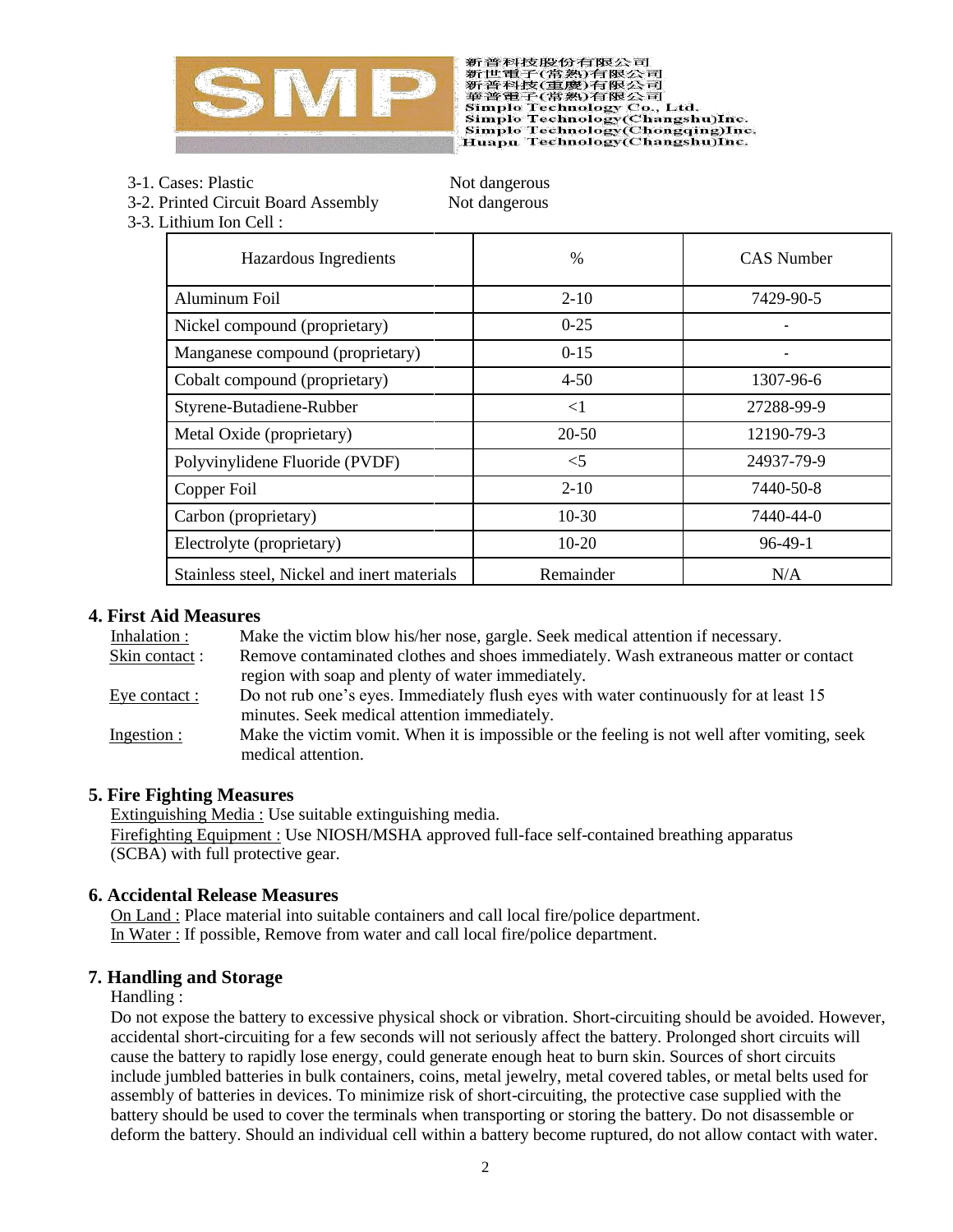

新普科技股份有限公司 #新世公版の市場大学の「最近の国連新聞社会の研究会」<br>新普科技(重慶)有限公司<br>華普電子(常熟)有限公司<br>Simplo Technology Co., Ltd.<br>Simplo Technology(Changshu)Inc. Simplo Technology(Chongqing)Inc.<br>Huapu Technology(Chongqing)Inc.

Storage :

The lithium ion battery should be between 25% and 75% of full charge when stored for a long period of time. Store in a cool, dry, well ventilated area. And temperature above 100 Celsius degree can result in loss of battery performance, leakage, or rust. Do not expose the battery to open flames..

# **8. Exposure Controls / Personal Protection**

Engineering Controls : Keep away from heat and open flame. Store in a cool dry place Personal Protection :

Respirator : Not required during normal operations. SCBA required in the event of a fire.

Eye/Face Protection : Not required beyond safety practices of employer.

Gloves : Not required for handling of battery.

Foot Protection : Steel toed shoes recommended for large container handling.

| <b>State</b>         | Solid     |
|----------------------|-----------|
| Odor                 | N/A       |
| PH                   | N/A       |
| Vapor pressure       | N/A       |
| Vapor density        | N/A       |
| <b>Boiling point</b> | N/A       |
| Solubility in water  | Insoluble |
| Specific gravity     | N/A       |
| Density              | $\rm N/A$ |

#### **9. Physical and Chemical Properties**

# **10. Stability and Reactivity**

Reactivity : None

Incompatibilities : None during normal operation. Avoid exposure to heat, open flame, and corrosives. Conditions to Avoid : Avoid exposure to heat and open flame. Do not puncture, crush or incinerate.

# **11. Toxicological Information**

This product does not elicit toxicological properties during routine handling and use.

# **12. Ecological Information**

Lithium ion battery pack can be disposable in accordance with appropriate federal, state and local regulations.

#### **13. Disposal Consideration**

Recommended methods for safe and environmentally preferred disposal: Product(waste from residues) Do not throw out a used battery cell. Recycle it through the recycling company. Contaminated packaging Neither a container nor packing is contaminated during normal use. When internal materials leaked from a battery cell contaminates, dispose as industrial wastes subject to special control.

# **14. Transport Information**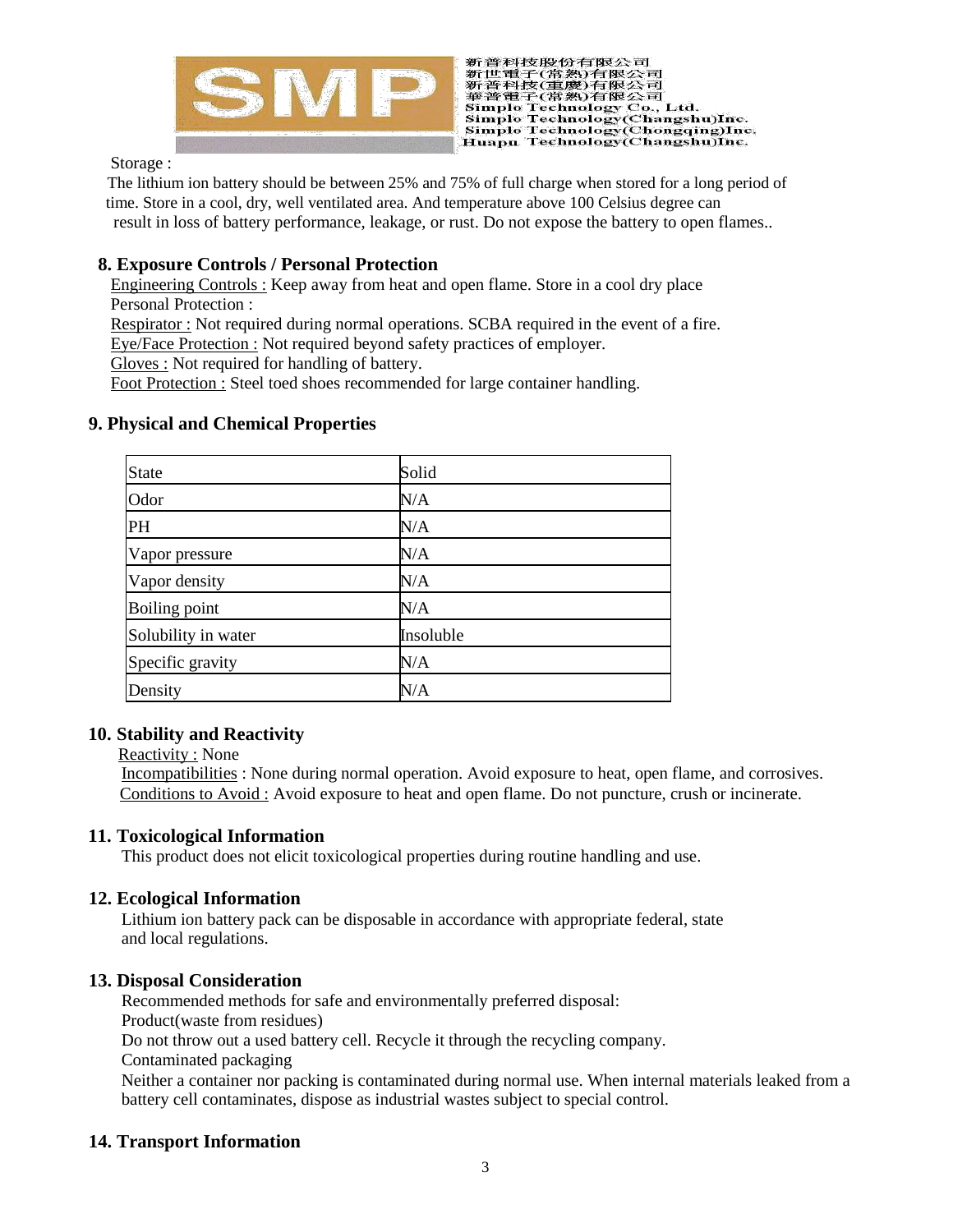

新普科技股份有限公司 利音性公認の有限公司<br>新普科技(重慶)有限公司<br>華普科技(重慶)有限公司<br>華普電子(常熟)有限公司<br>Simplo Technology Co., Ltd. Simplo Technology(Changshu)Inc. Simplo Technology (Chongqing)Inc.<br>Huapu Technology (Changshu)Inc.

With regard to transport, the following regulations are cited and considered:

- UN No. 3480
- UN proper shipping name: Lithium Ion Batteries.
- Transport hazard class : 9
- The International Civil Aviation Organization (ICAO) Technical Instructions, Packing Instruction 965, Section IB orⅡ
- The International Air Transport Association (IATA ) Dangerous Goods Regulations( $57<sup>th</sup>$  Edition, 2016), Packing Instruction 965, Section IB orⅡ
- The International Maritime Dangerous Goods (IMDG) Code [Special provision 188, 230]
- US Hazardous Materials Regulations 49 CFR(Code of Federal Regulations) Sections 173.185 Lithium batteries and cells,
- The UN Recommendations on the Transport of Dangerous Goods, Manual of Tests and Criteria 38.3 Lithium batteries, Revision 3, Amendment 1 or any subsequent revision and amendment applicable at the date of the type

If those lithium-ion batteries are packed with or contained in an equipment, then it is the responsibility of the shipper to ensure that the consignment are packed in compliance to the latest edition of the IATA Dangerous Goods Regulations section Ⅱ of either Packing Instruction 966 or 967 in order for that consignment to be declared as NOT RESTRICTED (non-hazardous/non-Dangerous). If those lithium-ion batteries are packed with or contained in an equipment, UN No. is UN3481

Our products are properly classified, described, packaged, marked, and labeled, and are in proper condition for transportation according to all the applicable international and national governmental regulations, not limited to the above mentioned. We further certify that the enclosed products have been tested and fulfilled the requirements and conditions in accordance with UN Recommendations  $(T1 - T8)$  on the Transport of Dangerous Goods Model Regulations and the Manual of Testes and Criteria.

|                | Manual of Test and Criteria (38.3 Lithium battery) | <b>Test Results</b> | <b>Remark</b> |
|----------------|----------------------------------------------------|---------------------|---------------|
| N <sub>0</sub> | Test item                                          |                     |               |
| T1             | <b>Altitude Simulation</b>                         | Pass                |               |
| T <sub>2</sub> | <b>Thermal Test</b>                                | Pass                |               |
| T <sub>3</sub> | Vibration                                          | Pass                |               |
| T4             | Shock                                              | Pass                |               |
| T <sub>5</sub> | <b>External Short Circuit</b>                      | Pass                |               |
| T <sub>6</sub> | Impact/Crush                                       | Pass                |               |
| T7             | Overcharge                                         | Pass                |               |
| T8             | Forced Discharge                                   | Pass                |               |

**Test results of the UN Recommendation on the Transport of Dangerous Goods**

# **15. Regulatory Information**

Recommendations on the Transport of Dangerous Goods, Manual of Tests and Criteria (ST/SG/AC.10/11/Rev.5) OSHA Hazard communication standard (29 CFR 1910.1200) Hazardous V Non-hazardous

# **16. Other Information**

The information contained in this Safety data sheet is based on the present state of knowledge and current legislation.

This safety data sheet provides guidance on health, safety and environmental aspects of the product and should